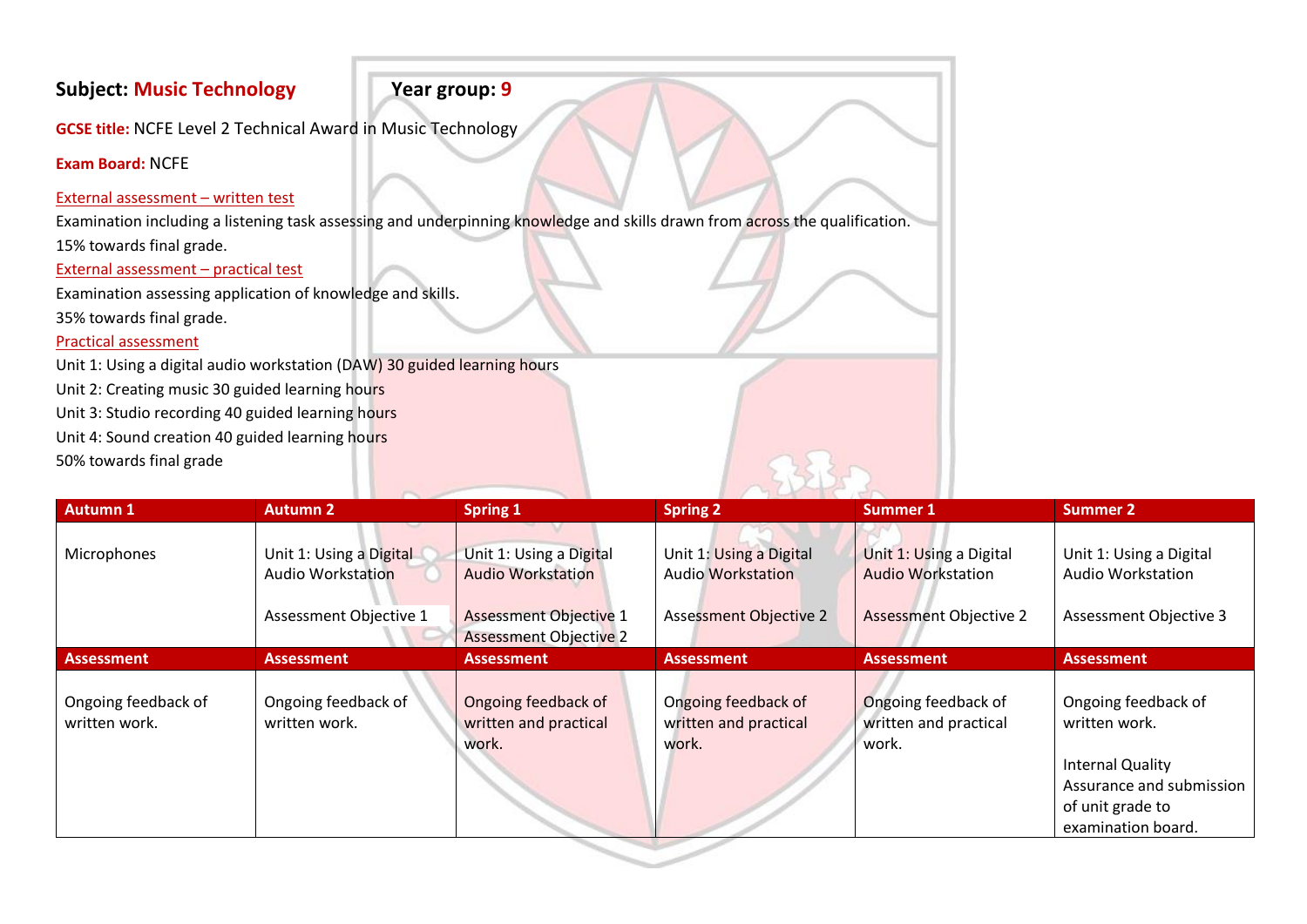#### **Skills developed through the year:**

- Understanding the different types of microphones.
- Understanding the written expectations of the NCFE course.
- Understanding how to use Cubase.
- Unit 1: Using a Digital Audio Workstations This unit will allow students to develop skills in operating a Digital Audio Workstation (DAW) creatively using audio, MIDI, hardware and editing tools. Students will create a musical project in response to a brief reflecting industry skills.

#### **Extra-Curricular Opportunities:**

- Winter Concert
- School production

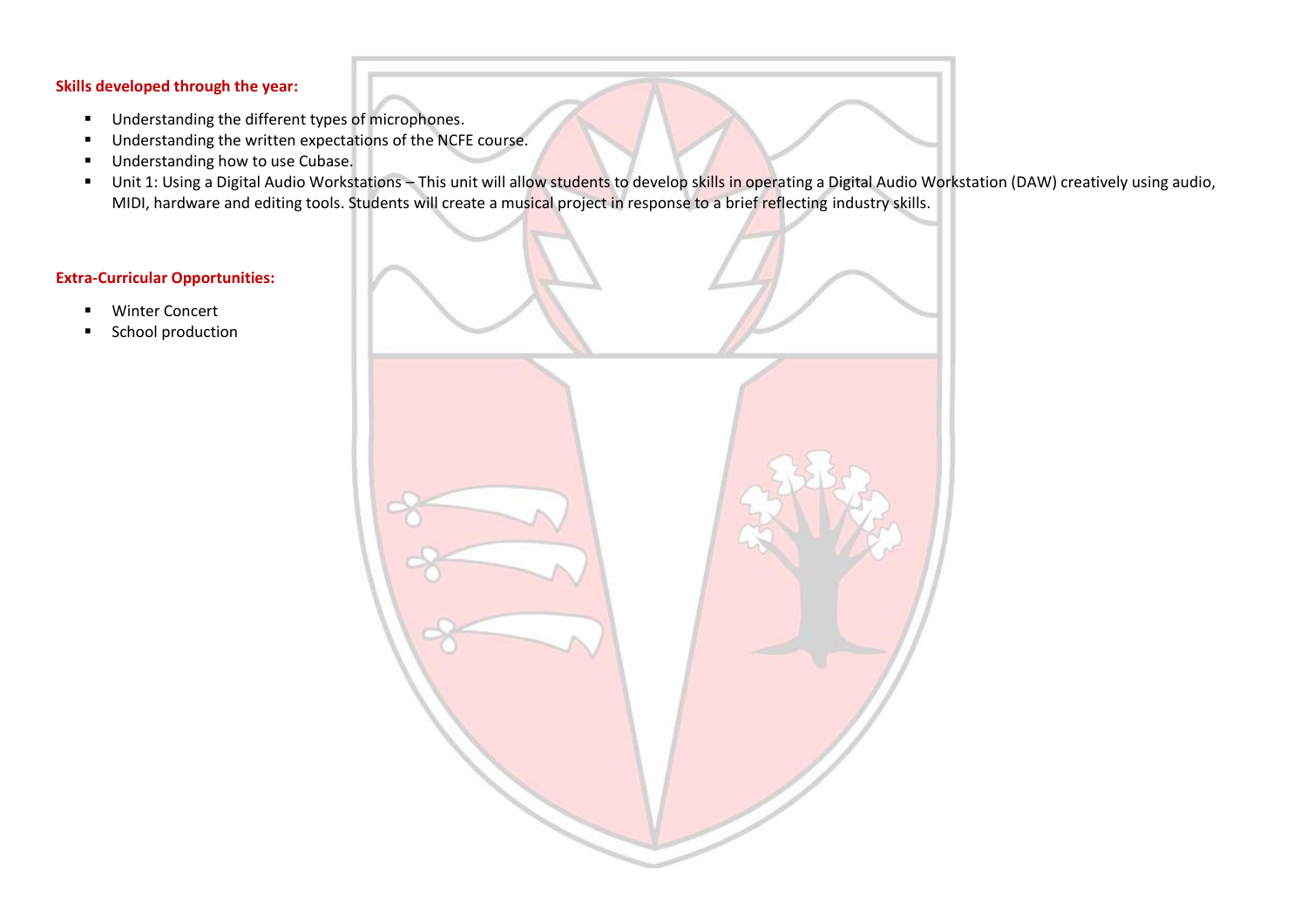# **Subject: Music Technology Year group: 10**

**GCSE title:** NCFE Level 2 Technical Award in Music Technology

**Exam Board:** NCFE

### External assessment – written test

Examination including a listening task assessing and underpinning knowledge and skills drawn from across the qualification. 15% towards final grade.

External assessment – practical test

Examination assessing application of knowledge and skills.

35% towards final grade.

Practical assessment:

Unit 1: Using a digital audio workstation (DAW) 30 guided learning hours Unit 2: Creating music 30 guided learning hours Unit 3: Studio recording 40 guided learning hours Unit 4: Sound creation 40 guided learning hours 50% towards final grade

| <b>Autumn 1</b>                      | <b>Autumn 2</b>        | <b>Spring 1</b>                      | <b>Spring 2</b>                                | Summer 1                                         | <b>Summer 2</b>                                  |
|--------------------------------------|------------------------|--------------------------------------|------------------------------------------------|--------------------------------------------------|--------------------------------------------------|
| Unit 2: Creating music               | Unit 2: Creating music | Unit 2: Creating music               | Unit 3: Studio recording                       | Unit 3: Studio recording                         | Unit 3: Studio recording                         |
| Assessment Objective 1               | Assessment Objective 2 | <b>Assessment Objective 3</b>        | <b>Assessment Objective 1</b>                  | <b>Assessment Objective 2</b>                    | Assessment Objective 3<br>Assessment Objective 4 |
|                                      |                        |                                      |                                                | Unit 4: Sound creation<br>Assessment Objective 1 |                                                  |
| <b>Assessment</b>                    | <b>Assessment</b>      | <b>Assessment</b>                    | <b>Assessment</b>                              | <b>Assessment</b>                                | <b>Assessment</b>                                |
| Ongoing feedback of<br>written work. |                        | Ongoing feedback of<br>written work. | Ongoing feedback of<br>written practical work. |                                                  | Internal Assessment:<br>Written paper            |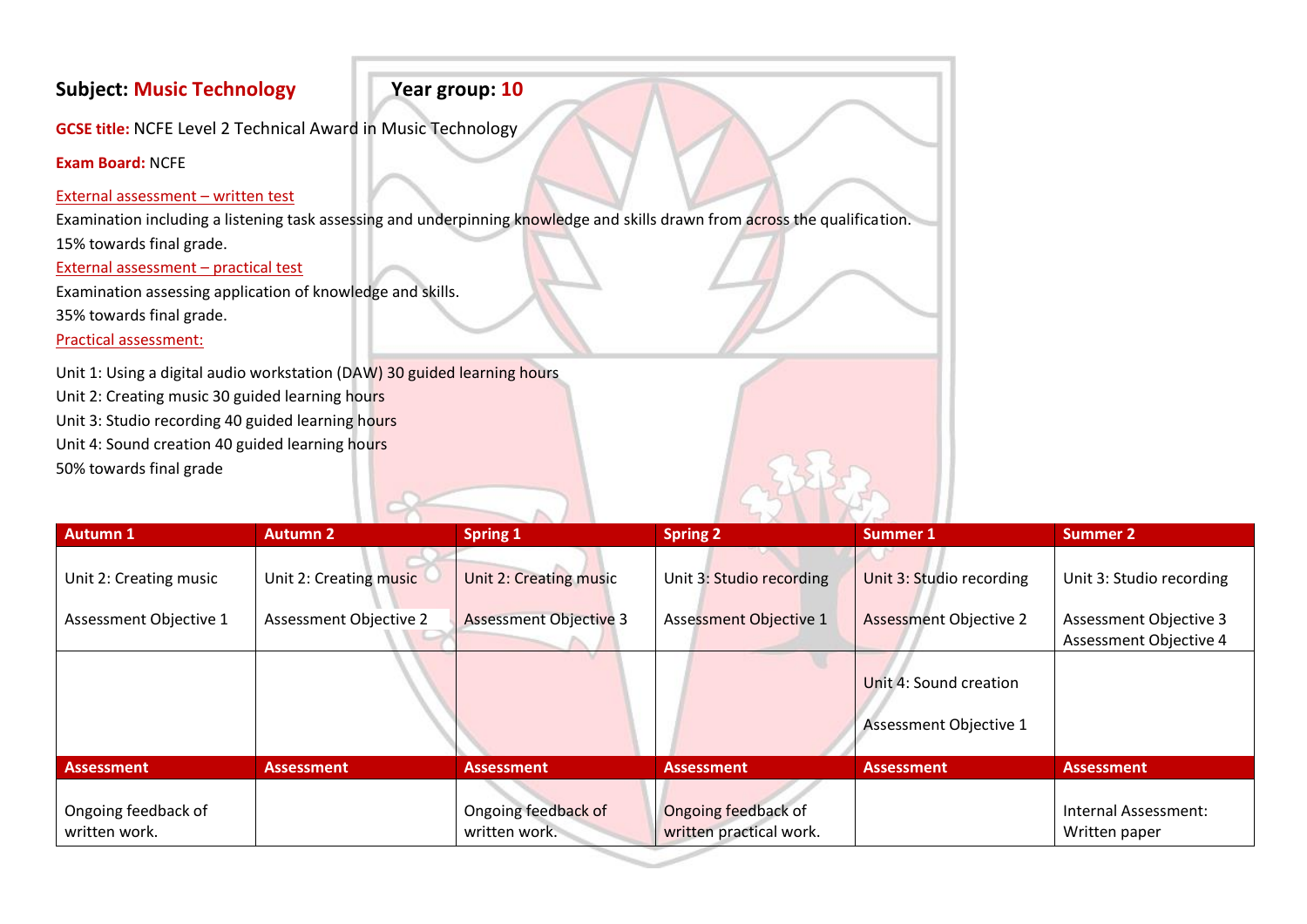| Ongoing feedback of   |                          | Ongoing feedback of   |                          |
|-----------------------|--------------------------|-----------------------|--------------------------|
| written and practical | <b>Internal Quality</b>  | written and practical | Ongoing feedback of      |
| work.                 | Assurance and submission | work.                 | written work.            |
|                       | of unit grade to         |                       |                          |
|                       | examination board.       |                       | <b>Internal Quality</b>  |
|                       |                          |                       | Assurance and submission |
|                       | <b>External Quality</b>  |                       | of unit grade to         |
|                       | Assurance of Units 1 and |                       | examination board.       |
|                       |                          |                       |                          |
|                       |                          |                       |                          |

#### **Skills developed through the year:**

- Understanding the different types of microphones.
- Understanding the written expectations of the NCFE course.
- Understanding how to use Cubase.
- Unit 2: Creating music Students will develop skills to analyse stylistic elements of music and develop a piece of music based on a specific style. Students will engage in a review of technical and creative processes.
- Unit 3: Studio recording Students will plan and undertake a recording session for a given scenario. Students will create a mixdown of their recording and review the final product.

#### **Extra-Curricular Opportunities:**

- Winter Concert
- School production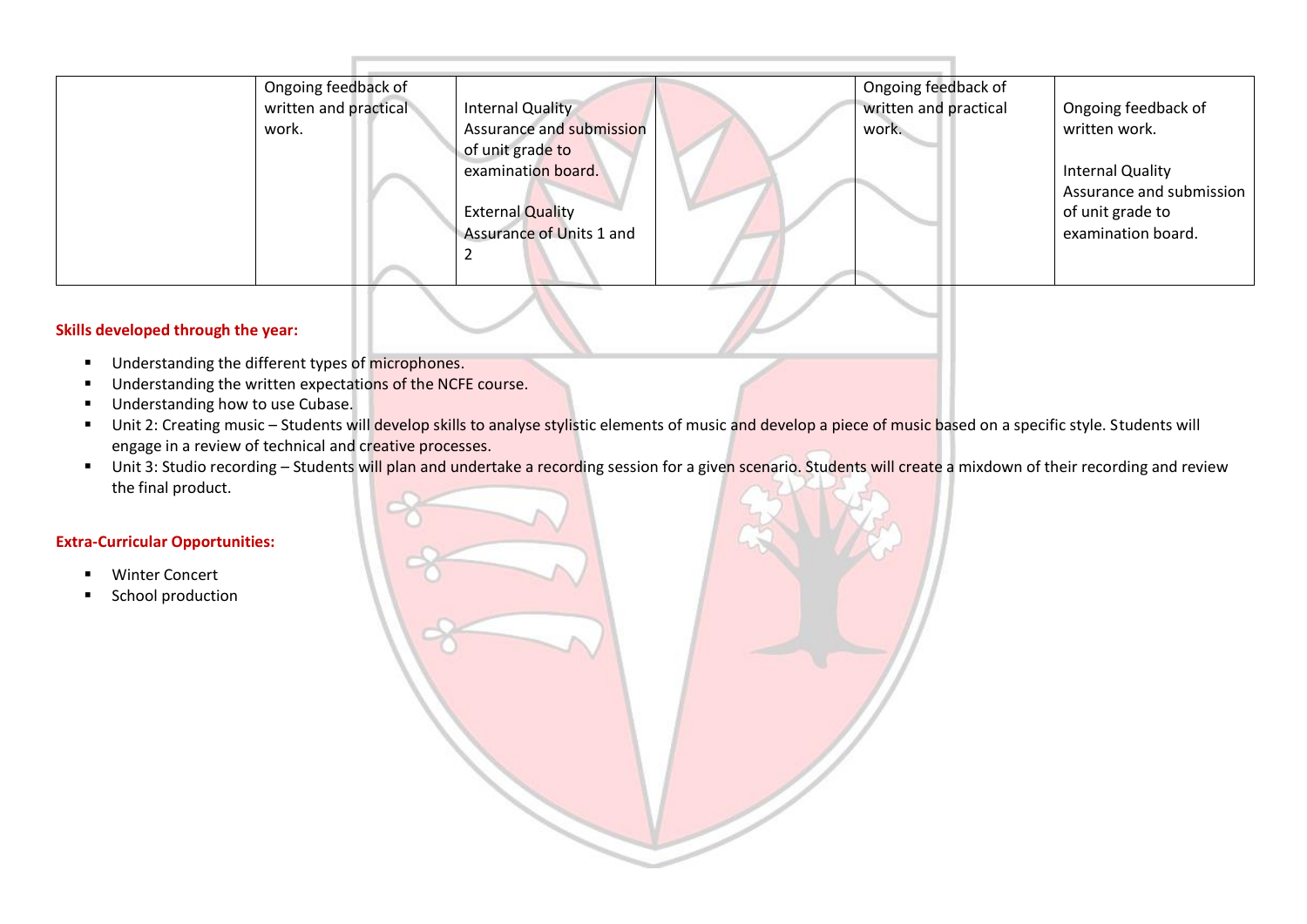# **Subject: Write here Year group: 11**

**GCSE title:** NCFE Level 2 Technical Award in Music Technology

**Exam Board:** NCFE

### External assessment – written test

Examination including a listening task assessing and underpinning knowledge and skills drawn from across the qualification. 15% towards final grade.

### External assessment – practical test

Examination assessing application of knowledge and skills.

35% towards final grade.

Practical assessment:

Unit 1: Using a digital audio workstation (DAW) 30 guided learning hours Unit 2: Creating music 30 guided learning hours Unit 3: Studio recording 40 guided learning hours Unit 4: Sound creation 40 guided learning hours 50% towards final grade

| <b>Autumn 1</b>                                     | <b>Autumn 2</b>          | <b>Spring 1</b>               | <b>Spring 2</b>               | <b>Summer 1</b>                                    | Summer 2 |
|-----------------------------------------------------|--------------------------|-------------------------------|-------------------------------|----------------------------------------------------|----------|
| Unit 1: Using a Digital<br><b>Audio Workstation</b> | Unit 3: Studio recording | Unit 4: Sound creation        | Unit 4: Sound creation        | <b>Revision for students</b><br>resitting External |          |
|                                                     | Assessment Objective 3   | <b>Assessment Objective 2</b> | <b>Assessment Objective 2</b> | Assessments                                        |          |
| Unit 2: Creating music                              | Assessment Objective 4   |                               | <b>Assessment Objective 3</b> |                                                    |          |
| Assessment Objective 2<br>Assessment Objective 3    |                          |                               |                               |                                                    |          |
| Unit 3: Studio recording                            |                          | Revision                      | Revision                      |                                                    |          |
| Assessment Objective 2                              |                          |                               |                               |                                                    |          |
|                                                     |                          |                               |                               |                                                    |          |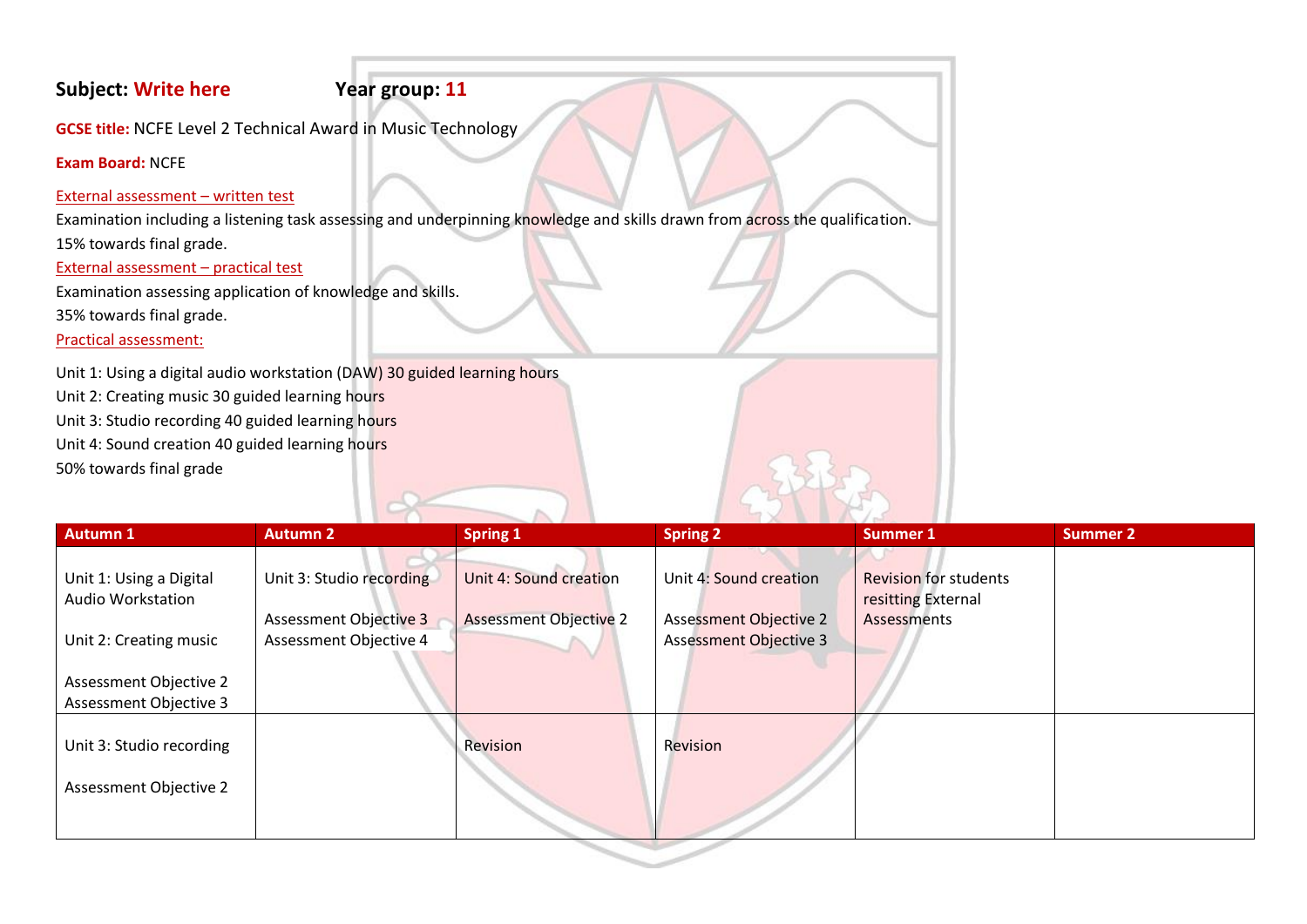| <b>Assessment</b>     | <b>Assessment</b>        | <b>Assessment</b>        | <b>Assessment</b>           | <b>Assessment</b>        | <b>Assessment</b>           |
|-----------------------|--------------------------|--------------------------|-----------------------------|--------------------------|-----------------------------|
| Ongoing feedback of   | Internal Assessment:     | Ongoing feedback of      | Internal Assessment:        | In-class assessments of  | Resits:                     |
|                       |                          | written work.            |                             |                          |                             |
| written and practical | Written paper            |                          | Written paper               | past paper questions.    |                             |
| work.                 |                          |                          |                             |                          | <b>External Assessment:</b> |
|                       | Internal Assessment:     | Internal Quality         | Internal Assessment:        | <b>Internal Quality</b>  | Written paper               |
|                       | Practical paper          | Assurance and submission | Practical paper             | Assurance and submission |                             |
|                       |                          | of unit grade to         |                             | of unit grade to         | <b>External Assessment:</b> |
|                       | Ongoing feedback of      | examination board.       | <b>External Assessment:</b> | examination board.       | Practical paper             |
|                       | written and practical    |                          | Written paper               |                          |                             |
|                       | work.                    | In-class assessments of  |                             | <b>External Quality</b>  |                             |
|                       |                          | past paper questions.    | <b>External Assessment:</b> | Assurance of Units 3 and |                             |
|                       | <b>Internal Quality</b>  |                          | Practical paper             | 4.                       |                             |
|                       | Assurance and submission |                          |                             |                          |                             |
|                       | of unit grade to         |                          | Ongoing feedback of         |                          |                             |
|                       | examination board.       |                          | written practical work.     |                          |                             |
|                       |                          |                          |                             |                          |                             |
|                       | <b>External Quality</b>  |                          | In-class assessments of     |                          |                             |
|                       | Assurance of Units 1 and |                          | past paper questions.       |                          |                             |
|                       |                          |                          |                             |                          |                             |
|                       |                          |                          |                             |                          |                             |

**Skills developed through the year:** 

- Understanding the different types of microphones.
- Understanding the written expectations of the NCFE course.
- Understanding how to use Cubase.
- Unit 1: Using a Digital Audio Workstations
	- o This unit will allow students to develop skills in operating a Digital Audio Workstation (DAW) creatively using audio, MIDI, hardware and editing tools. Students will create a musical project in response to a brief reflecting industry skills.
- Unit 2: Creating music
	- o Students will develop skills to analyse stylistic elements of music and develop a piece of music based on a specific style. Students will engage in a review of technical and creative processes.
- Unit 3: Studio recording
	- o Students will plan and undertake a recording session for a given scenario. Students will create a mixdown of their recording and review the final product.
- Unit 4: Sound creation
	- o Students will explore sound creation and apply the knowledge to a given brief. They will create and review their own original sound creation project.